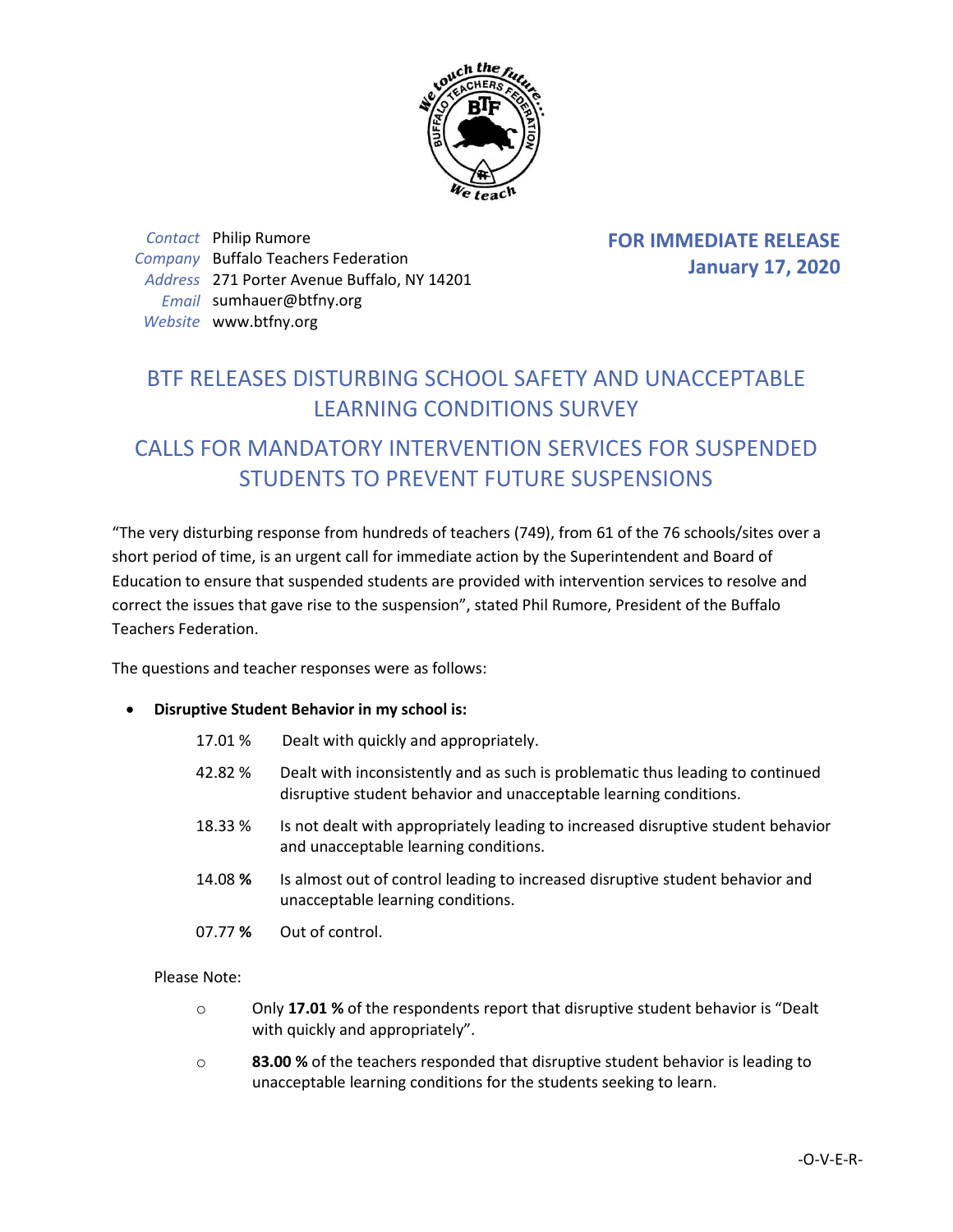- o **21.85 %** of the respondents report that disruptive student behavior **"Is almost out of control leading to increased disruptive student behavior and unacceptable learning conditions" and disruptive student behavior is "Out of Control".**
- **I Believe that Discipline and Suspensions are Underreported in my School**.

**71.79 %** of the respondents **agree**.

28.21 % of the respondents disagree.

 **An Administrator Discusses how a Student's Behavior Can Be Expected to Improve Before Returning the Student to the Teacher's Class.**

31.00 **%** of the respondents agree.

**69.00** % of the respondents **disagree**.

There is apparently a directive from the District to lower the suspension rates. As one can see from the survey, where **71.79%** of the responding teachers believe that this directive is being implemented by some administrators not reporting suspensions, not suspending students for serious and disruptive acts.

The survey responses can be found at [www.btfny.org/pressrelease/2020/dis\\_survey\\_responses.pdf.](http://www.btfny.org/pressrelease/2020/dis_survey_responses.pdf)

While lengthy, the public is encouraged to read some of the very troubling and disturbing incidents that are detrimental to the education and safety of Buffalo students and staff. **Note: in most cases nothing was done by the administrator to correct the issue.**

Note: Many teachers were hesitant to report incidents because they suffered reprisals by administrators; therefore, other teachers with firsthand knowledge of the incidents have reported some of the very troubling incidents.

A program called Restorative Justice/Practice has apparently been implemented in other school districts and has apparently been found to lessen disruptive student behavior and the suspension rate in some schools.

It has begun to be implemented in the Buffalo Public Schools; however, teachers are concerned that there is insufficient training, insufficient principal support and insufficient time in the day to implement it with fidelity.

## **However, this program is just one part of a comprehensive action plan needed to reduce the incidents of disruptive student behavior.**

"Everyone wants to reduce suspensions; however, just sending a student back to class after the student has started a fight, threatened to hurt a student, bullied a student, cursed at the teacher, hit the teacher, continued to disrupt the class, etc., sends the message to the other students that the behavior is acceptable. This invariably leads to other students adopting the disruptive behavior and most feeling unsafe. Ultimately, someone gets hurt – usually a student."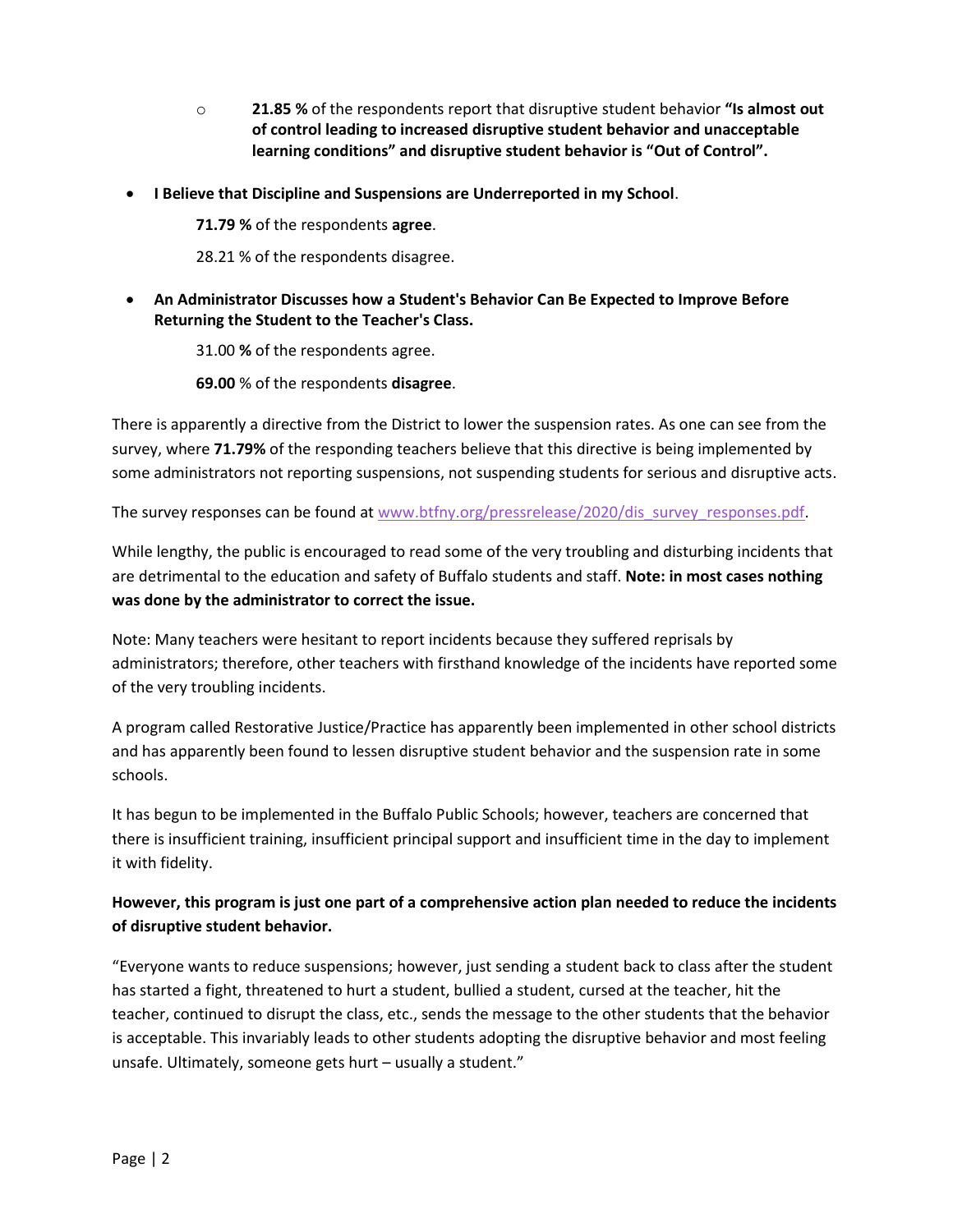"We must work together to ensure that our students' learning environment and safety are not compromised by disruptive student behaviors **while also working with the disruptive students to find the cause of and how to correct the disruptive behaviors and we must begin in the early grades**."

**"The Superintendent and Board of Education must immediately approve and implement a policy requiring that suspended students receive the intervention services of trained pupil personnel, e.g. school counselors, school social workers, school psychologists, school attendance teachers, etc. and community/government partners."**

**"In order for our students to receive said intervention services, additional pupil personnel must be hired so their caseloads are no more than 100/1", Rumore concluded.**

In reference to the issues raised, the BTF Executive Committee and Council of Delegates (elected school representatives), unanimously passed the following resolution:

WHEREAS, Buffalo teachers are seeing a significant increase in student behaviors that are detrimental to student learning and school safety; and

WHEREAS, Suspension alone, in most cases, does not address the underlying cause of the detrimental student behavior; and

WHEREAS, The District, in order to reduce suspensions, must not focus on the number of suspensions, it must focus on the behavior(s) that resulted in each suspension; and,

WHEREAS, Buffalo teachers, while being very concerned about the student behavior that is detrimental to student learning and school safety, also believe that to end said student behavior, suspensions must require District-provided intervention(s); and

WHEREAS, Said intervention(s) involves the resources of trained pupil personnel, e.g. school counselors, school social workers, school psychologists, school attendance teachers, etc. and community/government partners; and

WHEREAS, The caseload of trained pupil personnel employees is, instead of 100/1, often 800/1 or more; and

WHEREAS, It is the District's responsibility to ensure that suspension necessarily entails intervention(s).

THEREFORE BE IT RESOLVED, That the Buffalo School Board/District will ensure that every student suspension requires the student to receive the intervention services of school counselors, school social workers, school attendance teachers, school psychologists and/or other trained providers to work with that student, and if necessary, his/her family, so that the behavior that led to the suspension ends, and the student and other students can succeed; and

BE IT FURTHER RESOLVED, That the Board of Education, to ensure that the required intervention services are provided to suspended students, establish caseloads for the above named District providers of no more than 100/1; and